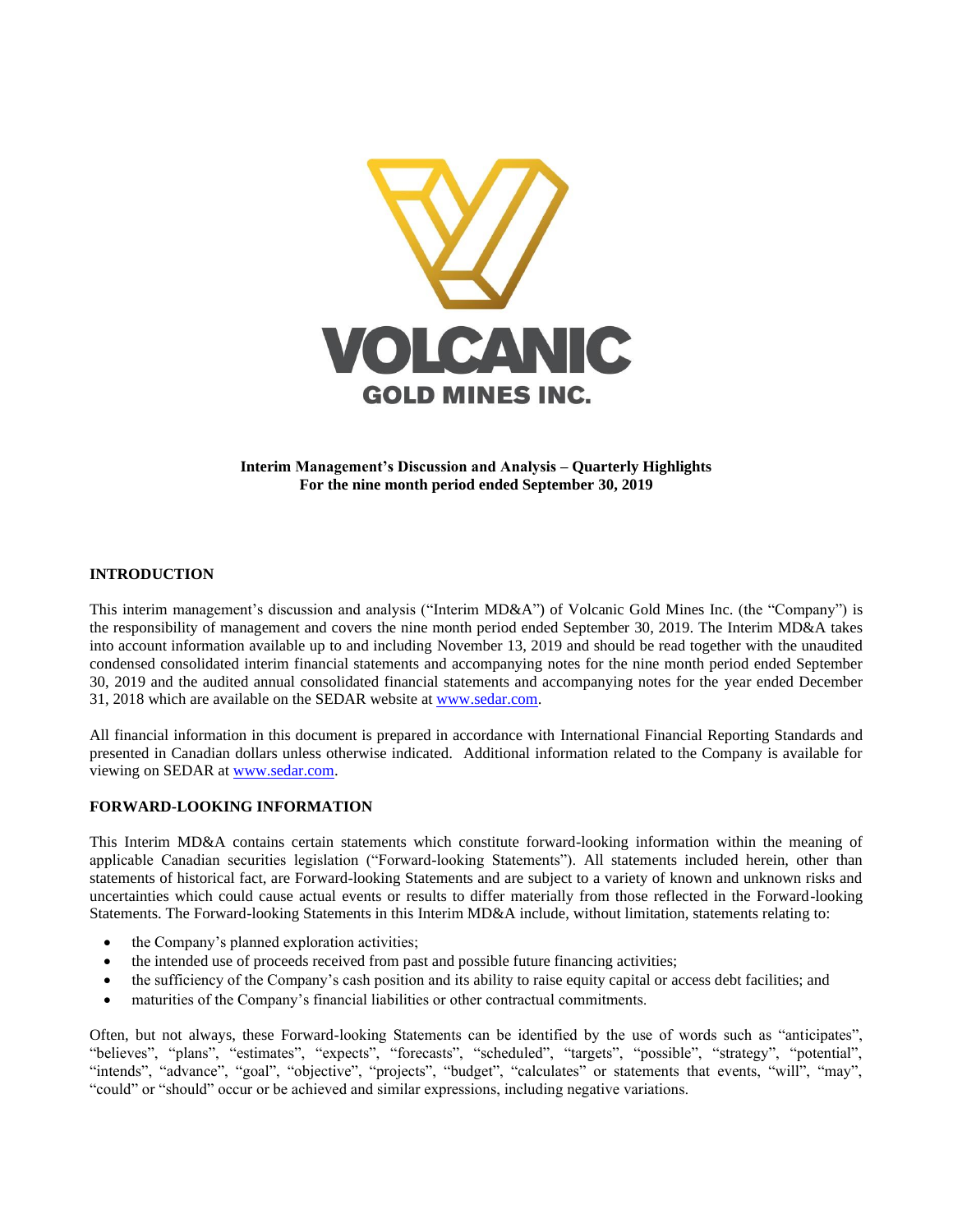Forward-looking Statements involve known and unknown risks, uncertainties and other factors which may cause the actual results, performance or achievements of the Company to be materially different from any results, performance or achievements expressed or implied by the Forward-looking Statements. Such uncertainties and factors include, among others:

- risks associated with mineral exploration and project development;
- fluctuations in commodity prices;
- fluctuations in foreign exchange rates and interest rates;
- credit and liquidity risks;
- changes in national and local government legislation, taxation, controls, regulations and political or economic developments in countries in which the Company does or may carry on business;
- reliance on key personnel;
- property title matters;
- local community relationships;
- risks associated with potential legal claims generally or with respect to environmental matters;
- adequacy of insurance coverage;
- dilution from further equity financing;
- competition; and
- uncertainties relating to general economic conditions;

as well as those factors referred to in the "Risks and Uncertainties" section in this Interim MD&A.

Forward-looking Statements contained in this Interim MD&A are based on the assumptions, beliefs, expectations and opinions of management, including but not limited to:

- all required third party contractual, regulatory and governmental approvals will be obtained for the exploration and development of the Company's properties;
- there being no significant disruptions affecting operations, whether relating to labor, supply, power, damage to equipment or other matter;
- permitting, exploration and development activities proceeding on a basis consistent with the Company's current expectations;
- expected trends and specific assumptions regarding commodity prices and currency exchange rates;
- prices for and availability of fuel, electricity, equipment and other key supplies remaining consistent with current levels; and
- the accuracy of any mineral resource estimates.

These Forward-looking Statements are made as of the date hereof and the Company disclaims any obligation to update any Forward-looking Statements, whether as a result of new information, future events or results or otherwise, except as required by law. There can be no assurance that Forward-looking Statements will prove to be accurate, as actual results and future events could differ materially from those anticipated in such statements. Accordingly, investors should not place undue reliance on Forward-looking Statements.

# **DESCRIPTION OF BUSINESS**

The Company's business is the acquisition and exploration of mineral properties, focused on consolidating land packages in under-explored countries. Management is actively seeking prospective projects for acquisition by the Company.

In March 2019, the Board of Directors determined that it would be in the best interests of the Company and its shareholders to (i) settle certain outstanding debt by the issuance of common shares, (ii) consolidate the Company's issued common shares on the basis of one new share for every seven existing shares (the "Consolidation") and thereafter (iii) complete a non-brokered private placement financing to raise proceeds of up to \$375,000 ("Private Placement").

#### **All references in this Interim MD&A to loss per share, common shares, share purchase warrants and stock options reflect the Consolidation.**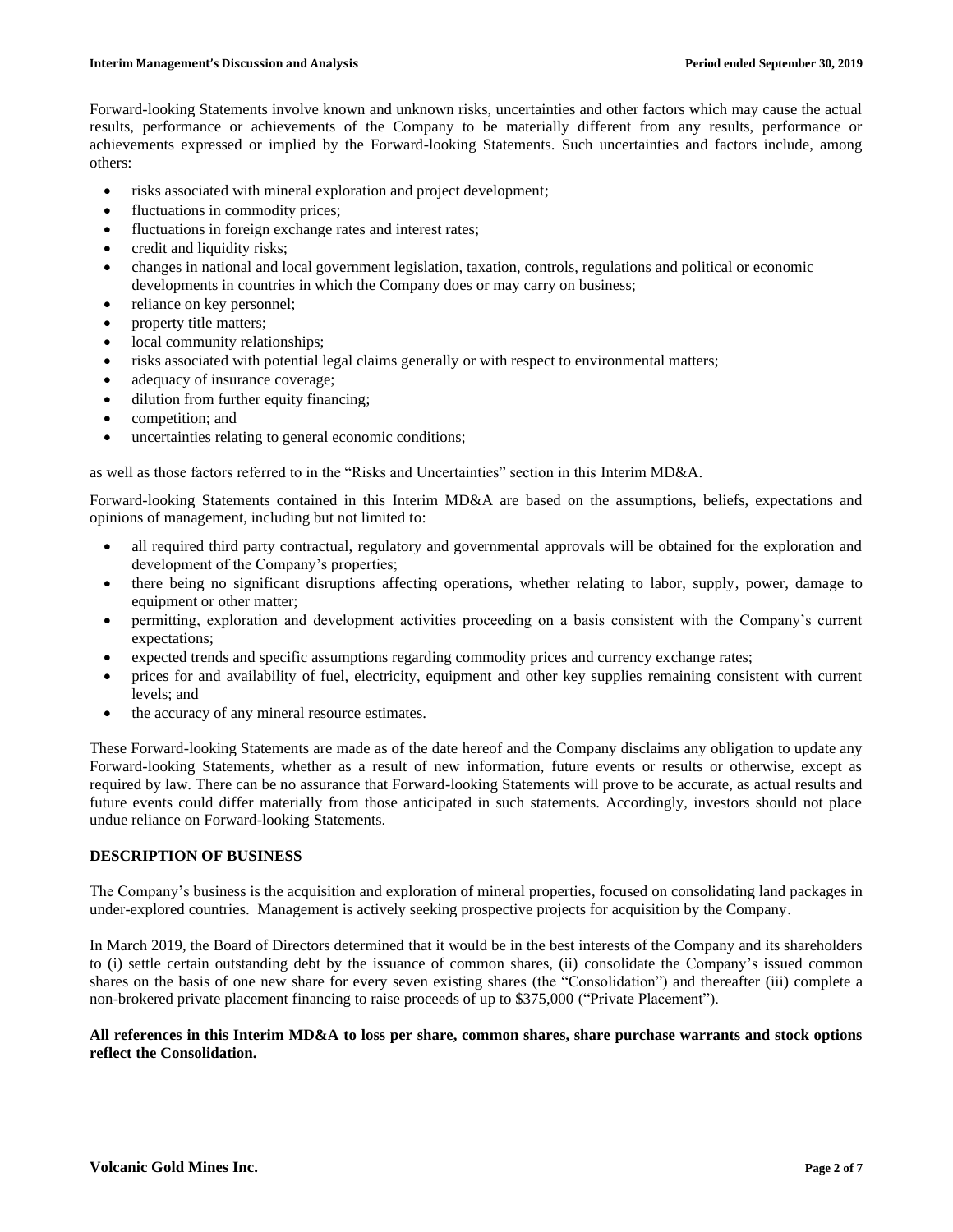In order to preserve its current cash on hand, the Company completed on March 26, 2019 a debt settlement transaction by issuing 548,661 common shares (3,840,620 pre-consolidation common shares) at a deemed price of \$0.35 per share (\$0.05 per share pre-consolidation) to settle a total of \$192,031 in debt.

The Consolidation was completed effective April 8, 2019. The name and trading symbol of the Company remain unchanged.

On April 16, 2019, the Company closed the Private Placement by issuing 1,500,000 units ("Units") at \$0.25 per Unit, raising proceeds of \$375,000. Each Unit consisted of one common share and one warrant entitling the holder to purchase one additional common share of the Company at \$0.35 for one year from closing. The proceeds of the placement are being used for general working capital purposes.

## **RESULT OF OPERATIONS**

All references to 'loss' in the results of operations discussion below refers to the loss attributed to equity shareholders of the Company.

#### *Quarter ended September 30, 2019*

During the quarter ended September 30, 2019 the Company incurred a loss \$53,505, compared to a loss of \$2,359,287 for the quarter ended September 30, 2018. Significant expenses for the three month periods ended September 30, 2019 and 2018 are as follows:

|                                     | September 30, 2019 |   | September 30, 2018 |
|-------------------------------------|--------------------|---|--------------------|
| Exploration expenditures            |                    | S | 186,109            |
| Consulting and management fees      | 19.500             |   | 30,500             |
| Investor relations                  | 1.158              |   | 34,512             |
| Office and administration           | 13,013             |   | 21,992             |
| Professional fees                   |                    |   | 26,626             |
| Salaries and benefits               | 11.277             |   | 21,510             |
| Travel                              | 2,570              |   | 16.956             |
| Write-off of mineral property costs |                    |   | 2,671,533          |

The loss for the quarter ended September 30, 2019 was significantly less than the comparative quarter due to the comparative quarter including write-offs of mineral property costs totalling \$2,671,533 whereas there were no such charges in the current quarter. The current quarter also had no exploration activity in addition to less corporate activity and administrative costs.

Consulting and management fees for the current quarter consisted of fees paid to the current Chief Executive Officer ("CEO") and a third party consultant while these costs for the comparative quarter consisted of fees paid to the current CEO for advisory services, the former CEO, and the former VP, Capital Markets. Investor relations costs for the comparative quarter included agreements with third parties for capital market consulting and corporate development that expired prior to the current quarter. Office and administration costs relate mostly to an administrative cost sharing agreement with Gold Group Management Inc. ("Gold Group"), a private company controlled by the current CEO, which is reimbursed by the Company for certain shared rent and other corporate expenses paid by Gold Group on behalf of the Company. Salaries and benefits costs relate primarily to Gold Group which provides administrative personnel, including the Company's Chief Financial Officer and Corporate Secretary.

#### *Nine months ended September 30, 2019*

During the nine month period ended September 30, 2019 the Company incurred a loss of \$180,276, compared to a loss of \$3,160,715 for the period ended September 30, 2018. Significant expenses for the nine month periods ended September 30, 2019 and 2018 are as follows: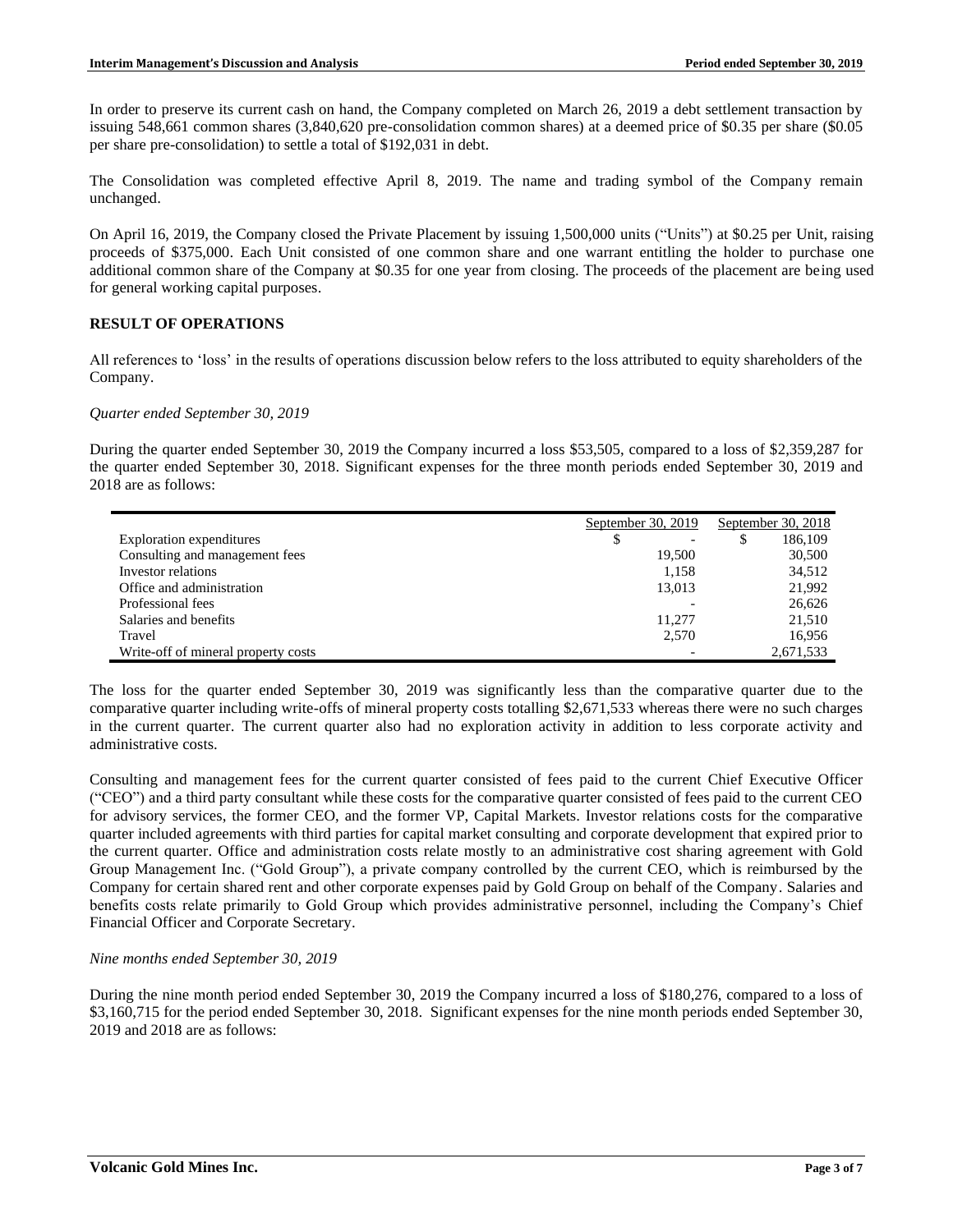|                                         | September 30, 2019 | September 30, 2018 |
|-----------------------------------------|--------------------|--------------------|
| Exploration expenditures                | \$                 | 535,824<br>\$      |
| Consulting and management fees          | 52,500             | 111,500            |
| Investor relations                      | 2.720              | 175,396            |
| Office and administration               | 43,307             | 82.491             |
| Professional fees                       | 3.544              | 36,112             |
| Regulatory and filing fees              | 19.152             | 12,587             |
| Salaries and benefits                   | 53,189             | 73,048             |
| Travel                                  | 3,756              | 68,542             |
| Write-off of mineral property costs     |                    | 2,671,533          |
| Write-off of deferred acquisition costs |                    | 43.569             |

As with the quarterly comparison, the loss for the nine months ended September 30, 2019 was significantly less than the comparative period due to a mineral property write-off of \$2,671,533 in the comparative period and there being no exploration activity and reduced corporate activity during the current period.

Also as with the quarterly comparison, consulting and management fees for the current period consist of fees paid to the current CEO and a third party consultant whereas the comparative period included fees paid to the current CEO, the former CEO, and the VP, Capital Markets. Investor relations, office and administration and salaries and benefits are for the same services described in the quarterly comparison. Regulatory and filing fees were higher for the current period due to the Consolidation.

## **SUMMARY OF QUARTERLY RESULTS**

The Company's quarterly mineral properties, working capital balance and operating results over the last eight quarters are summarized as follows:

|                                                                                         | Sept $'19$ | June $'19$ | Mar '19    | Dec $'18$  | Sept '18   | June $18$   | Mar $'18$   | Dec $'17$   |
|-----------------------------------------------------------------------------------------|------------|------------|------------|------------|------------|-------------|-------------|-------------|
| Total assets                                                                            | \$275,737  | \$327,198  | \$132,437  | \$167,559  | \$291.342  | \$3,194,231 | \$3,616,449 | \$3,959,216 |
| Mineral properties                                                                      |            |            |            |            | $\sim$     | 2,671,533   | 2,631,387   | 2,605,605   |
| Working capital (deficiency)<br>Loss and comprehensive loss<br>attributed to equity     | 94,280     | 144,091    | (161, 519) | (292, 217) | (116, 875) | 220,559     | 637,928     | 1,048,676   |
| shareholders of the Company<br>Basic and diluted loss per share<br>attributed to equity | 53,505     | 64,962     | 61,809     | 173.120    | 2,359,287  | 417,682     | 383,746     | 1,288,345   |
| shareholders of the Company                                                             | 0.01       | 0.01       | 0.01       | 0.03       | 0.36       | .06         | .06         | 0.14        |

Exploration activity on the formerly held Mandiana Project and other properties in Guinea resulted in higher operating expenses up to the quarter ended December 31, 2017. Throughout the quarters since then, operating expenses were lower while the Company attempted to restructure its Guinea operations and ultimately decided to cease operations in Guinea entirely during the 2018 fiscal year.

During the quarter ended September 30, 2018, total assets were significantly reduced and the carrying costs of mineral properties reduced to nil due to mineral property acquisition costs totalling \$2,671,533 being written off. The loss for the quarter ended December 31, 2017 includes a write-off of deferred acquisition costs of \$693,337.

## **LIQUIDITY AND CAPITAL RESOURCES**

The Company has financed its operations to date primarily through the issuance of common shares. The Company's exploration activities do not provide a source of income and therefore the Company has a history of losses and an accumulated deficit.

As at September 30, 2019, the Company had current assets of \$213,031 and current liabilities of \$118,751, resulting in working capital of \$94,280.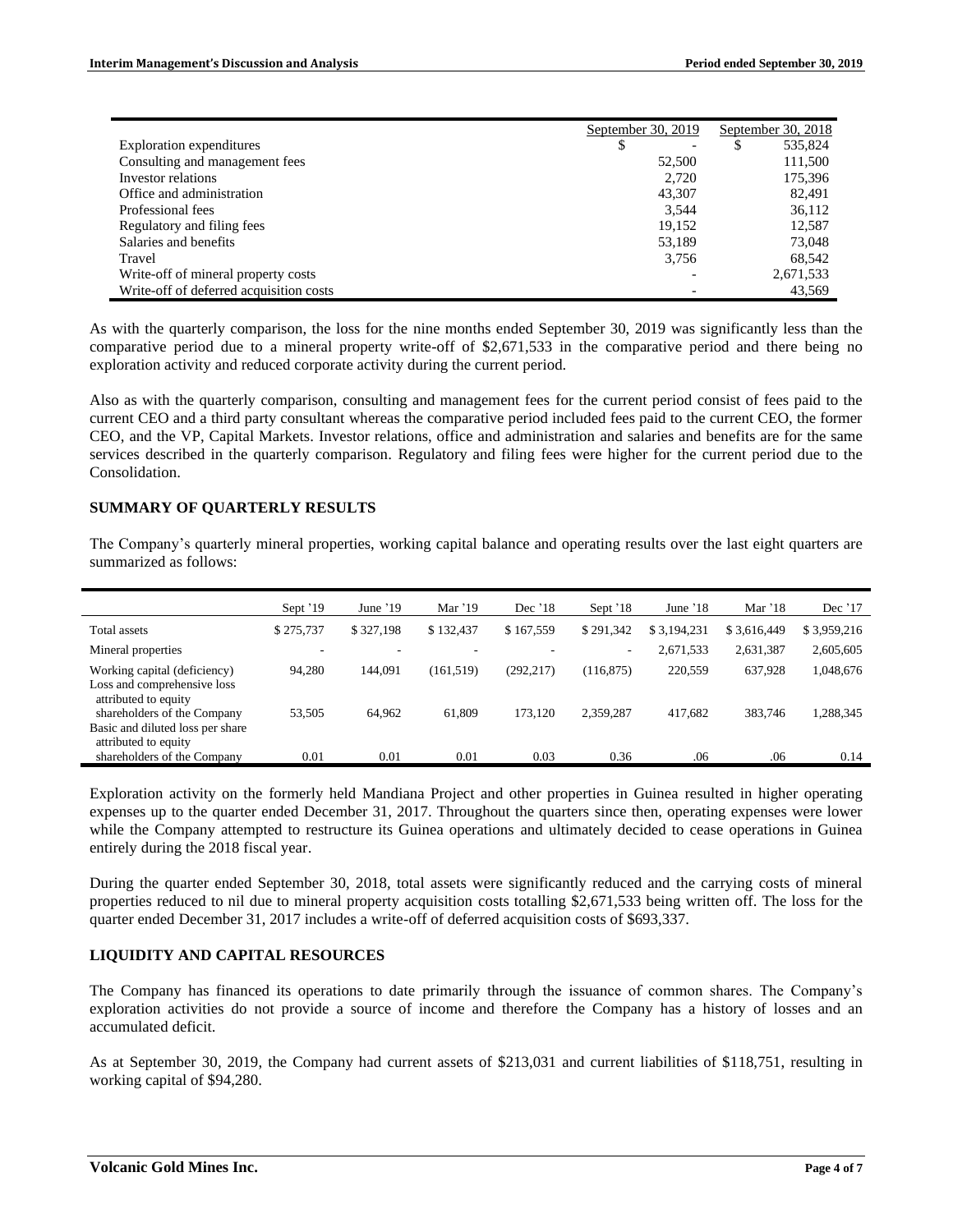During the period ended September 30, 2019, the Company issued 548,661 common shares of the Company to directors and a former officer of the Company to settle debt totaling \$192,031. The Company also raised gross proceeds of \$375,000 by way of the Private Placement financing. The Company does not expect its current capital resources to be sufficient to cover its corporate operating costs and carry out exploration activities, if any, for the next twelve months. As such, the Company will seek to raise additional capital as needed but recognizes the uncertainty attached thereto.

Net cash used in operating activities during the period ended September 30, 2019 was \$247,293 (2018: \$898,571).

Net cash provided from financing activities during the period ended September 30, 2019 was \$370,095 (2018: \$Nil).

Net cash used in investing activities during the period ended September 30, 2019 was \$Nil (2018: \$68,518).

The Company's condensed consolidated interim financial statements have been prepared on a going concern basis which assumes that the Company will be able to realize its assets and discharge its liabilities in the normal course of business for the foreseeable future. The Company's continuing operations rely on the ability of the Company to continue to raise capital as and when needed.

## **OUTSTANDING SHARE, OPTION AND WARRANT DATA**

At the date of this Interim MD&A, the Company had outstanding 8,603,880 common shares and the following stock options and warrants:

| No. of options  | <b>Exercise price</b> | <b>Expiry date</b> |
|-----------------|-----------------------|--------------------|
| 367,855         | \$4.20                | March 14, 2027     |
| 3,571           | \$4.20                | June 26, 2027      |
| 371,426         |                       |                    |
|                 |                       |                    |
|                 |                       |                    |
| No. of warrants | <b>Exercise price</b> | <b>Expiry date</b> |
| 1,500,000       | \$0.35                | April 15, 2020     |
| 1,851,237       | \$5.60                | March 8, 2022      |

## **TRANSACTIONS WITH RELATED PARTIES**

See Note 10 of the condensed consolidated interim financial statements for the nine month period ended September 30, 2019 for details of other related party transactions which occurred in the normal course of business.

## **ACCOUNTING POLICIES AND BASIS OF PRESENTATION**

The Company's significant accounting policies and future changes in accounting policies are presented in the audited consolidated financial statements for the year ended December 31, 2018. The following outlines the new accounting standard adopted by the Company effective January 1, 2019:

## *IFRS 16 Leases*

IFRS 16 *Leases* requires lessees to recognize assets and liabilities for most leases. For lessors, there is little change to the existing accounting in IAS 17 Leases. The adoption of IFRS 16 did not have a material impact on the Company's condensed interim consolidated financial statements.

#### **RISKS AND UNCERTAINTIES**

The operations of the Company are highly speculative due to the high-risk nature of its business in the mineral exploration industry. Companies in the exploration stage face a variety of risks and, while unable to eliminate all of them, the Company aims at managing and reducing such risks as much as possible. The Company faces a variety of risk factors such as, but not limited to, the following: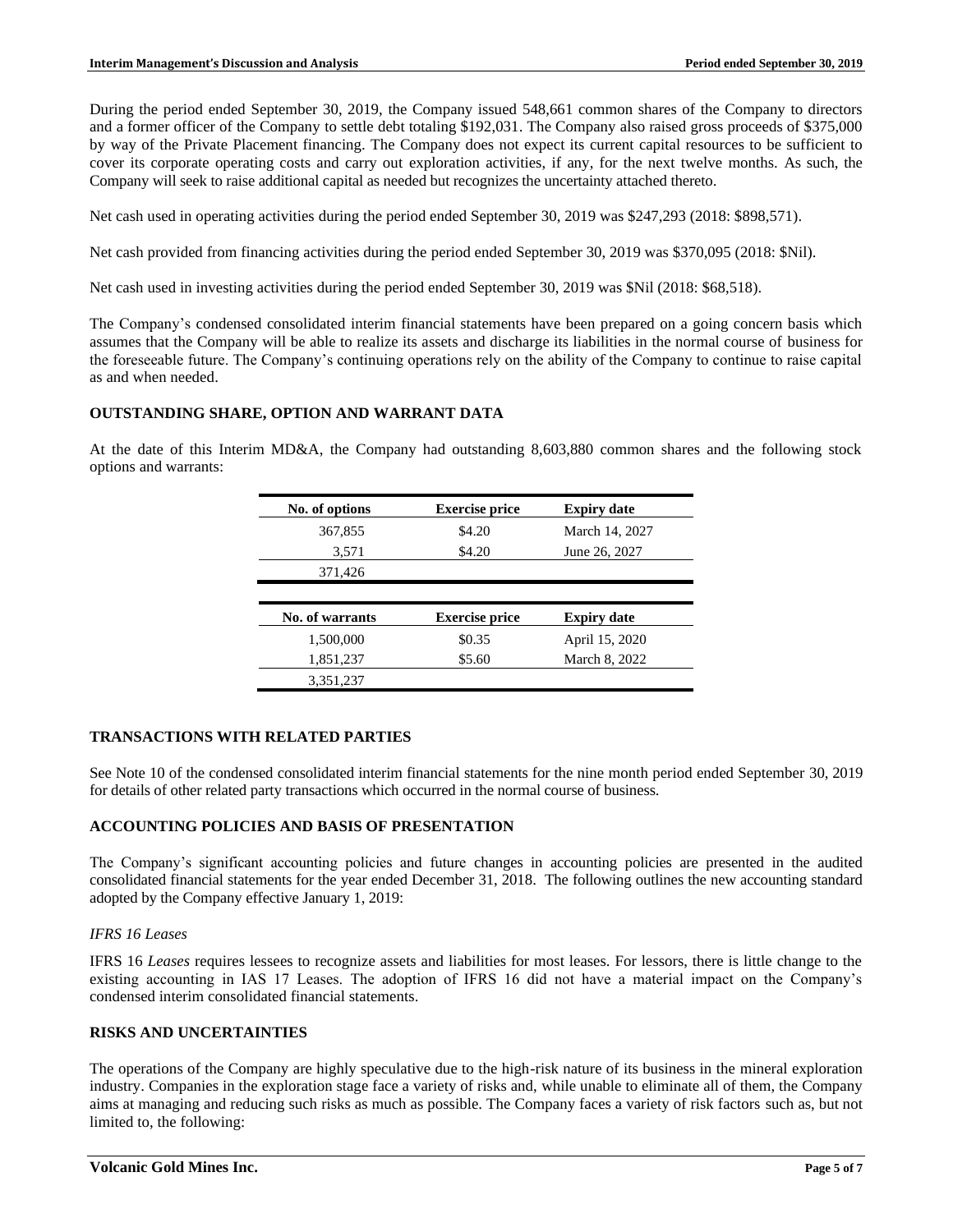#### *Mineral Property Exploration and Mining Risks*

The business of mineral deposit exploration and extraction involves a high degree of risk. Few properties that are explored ultimately become producing mines. At present, the Company has no properties. When properties are held, the main operating risks include: securing adequate funding to maintain and advance future exploration properties; ensuring ownership of and access to mineral properties by confirmation that option agreements, claims and leases are in good standing; and obtaining permits for drilling and other exploration activities.

## *Joint Venture Funding Risk*

The Company's strategy includes seeking partners through joint ventures to fund future exploration and project development. The main risk of this strategy is that funding partners may not be able to raise sufficient capital in order to satisfy exploration and other expenditure terms in a particular joint venture agreement. As a result, exploration and development of future property interests may be delayed depending on whether the Company can find another partner or has enough capital resources to fund the exploration and development on its own.

#### *Commodity Price Risk*

The Company is exposed to commodity price risk. Declines in the market price of gold, base metals and other minerals may adversely affect the Company's ability to raise capital or attract joint venture partners in order to fund its ongoing operations. Commodity price declines could also reduce the amount the Company would receive on the disposition of future mineral properties to a third party.

#### *Financing and Share Price Fluctuation Risks*

The Company has limited financial resources, has no source of operating cash flow and has no assurance that additional funding will be available to it for further exploration and development of projects. Exploration and development of future projects may be dependent upon the Company's ability to obtain financing through equity or debt financing or other means. Failure to obtain this financing could result in delay or indefinite postponement of exploration and development which could result in the loss of properties.

Securities markets have at times in the past experienced a high degree of price and volume volatility, and the market price of securities of many companies, particularly those considered to be exploration stage companies such as the Company, have experienced wide fluctuations in share prices which have not necessarily been related to their operating performance, underlying asset values or prospects. There can be no assurance that these kinds of share price fluctuations will not occur in the future, and if they do occur, how severe the impact may be on the Company's ability to raise additional funds through equity issues and corresponding effect on the Company's financial position.

## *Political, Regulatory and Currency Risks*

The Company may hold mineral property interests which are located in emerging nations where there may be a higher level of risk compared to developed countries. Operations, the status of mineral property rights, title to the properties and the recoverability of amounts shown for mineral properties in any nation can be affected by changing economic, regulatory and political situations. The Company's equity financings are sourced in Canadian dollars but could incur exploration expenditures in other currencies. At this time, there are no currency hedges in place. A weakening of the Canadian dollar against foreign currencies could have had an adverse impact on the amount of exploration conducted.

## *Insured and Uninsured Risks*

In the course of exploration, development and production of mineral properties, the Company is subject to a number of hazards and risks in general, including adverse environmental conditions, operational accidents, labor disputes, unusual or unexpected geological conditions, changes in the regulatory environment and natural phenomena such as inclement weather conditions, floods, and earthquakes. Such occurrences could result in damage to properties, facilities and equipment of the Company, personal injury or death, environmental damage to properties of the Company or others, delays, monetary losses and possible legal liability.

Although the Company may maintain insurance to protect against certain risks in such amounts as it considers reasonable, its insurance may not cover all the potential risks associated with its operations. The Company may also be unable to maintain insurance to cover these risks at economically feasible premiums or for other reasons. Should such liabilities arise,